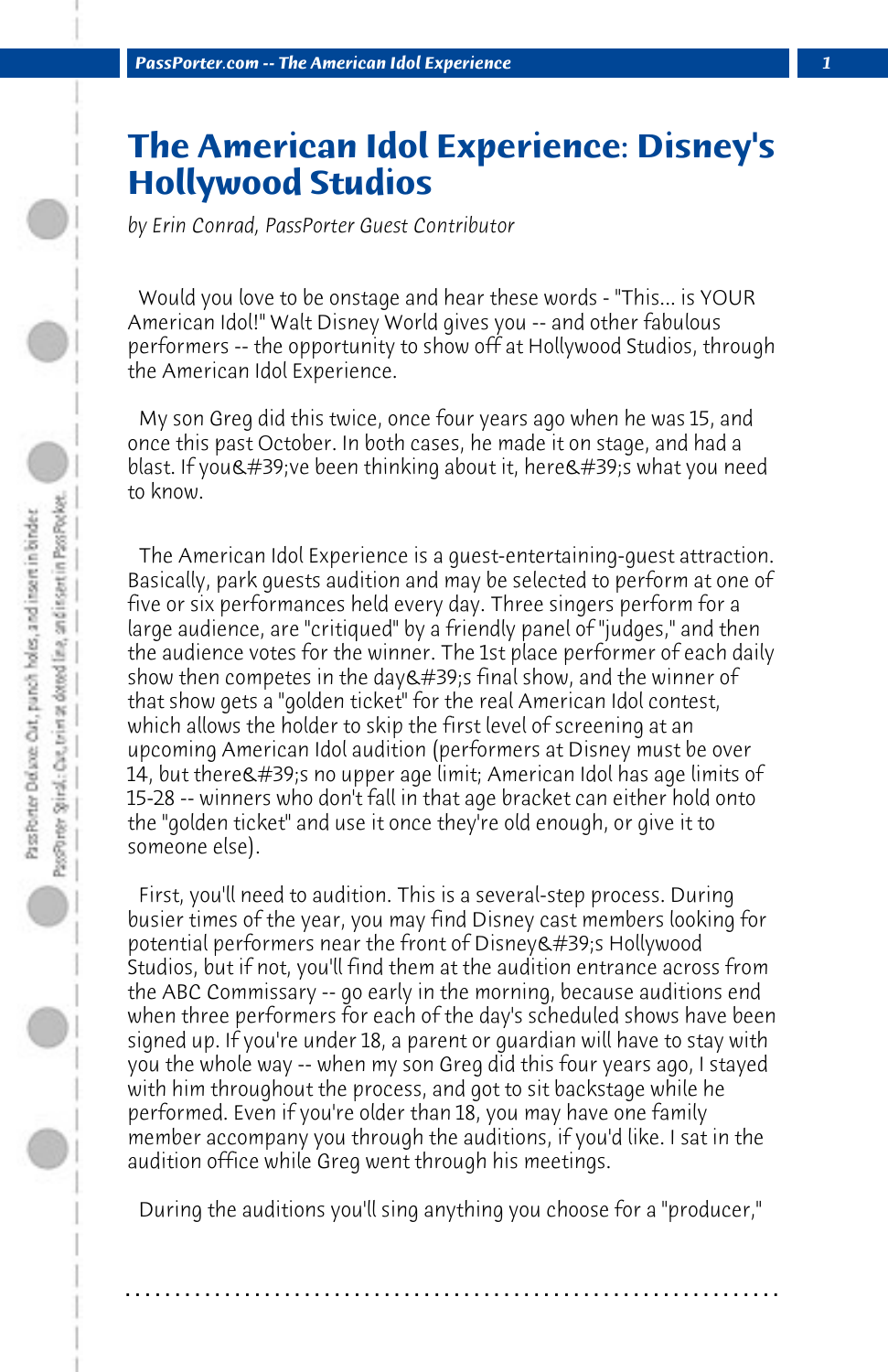*PassPorter.com -- The American Idol Experience (continued) 2*

a cappella (without accompaniment). Sing whatever you think you do best, whether it's a rock song, a Disney song, or God Bless America. If the producer is interested, you'll go on. If not, you'll be thanked for taking the time, and given a button that says "I auditioned for The American Idol Experience" -- a cool souvenir!

 The next step is where nerves start to kick in. There is a fairly limited list of songs -- country, rock, Disney, and gospel, slow and fast songs - that you may sing in the hourly shows, and you'll be given this list and an iPod with the songs on them. (If you think ahead of time that you might like to do this, you can find the song list here: http://www.studioscentral.com/american-idol-experience-song-list. Pick two or three, and practice them at home.) Only one performer can sing any one song each day, so there will be a list posted of songs that have already been selected for the day and unavailable to you (they don't want to have multiple singers doing the same song in the finale show). You'll be given a chance to listen to the songs on the iPod, sing through them, and decide on the couple to try for the next audition. The

cast member working with you may also have some suggestions.

 Then you'll be called into the producer's office. He or she will ask questions about your musical background, where you live, etc., and enter your info into the computer (and if you go back to do this in the future, the info will be pulled up and verified). He'll ask who your favorite American Idol has been. He'll ask you to sing your top choice - in 2009, Greg did Bob Seger's Old Time Rock and Roll, and this October, he sang Stevie Wonder's Superstition (which was the song he did during the performance) and Use Somebody by Kings of Leon. The producer made some suggestions, Greg sang again. And then, David Cook -- the American Idol Greg said he liked best -- popped up on a videotaped segment -- and Greg was in! If you're in, the process goes on. If not, you're done for the day  $-$  go enjoy the rest of th park $\&\#39;$ s attractions.

 We'll assume you made it. Congratulations! You'll be scheduled for a performance time, and you may be the one selected for that hour's promotional package (one performer per show is selected). You'll meet with a cameraman and director, be filmed doing all kinds of crazy things, and you'll see your tape during the actual performance. You'll get a lanyard that says "Vote for Me!" to wear around the park, and told when to return to the stage door for hair and makeup, a performance coaching session (which Greg thought was extremely helpful), and rehearsal. Your family and friends will get a pass for preferred seating during your show.

**. . . . . . . . . . . . . . . . . . . . . . . . . . . . . . . . . . . . . . . . . . . . . . . . . . . . . . . . . . . . . . . . . .**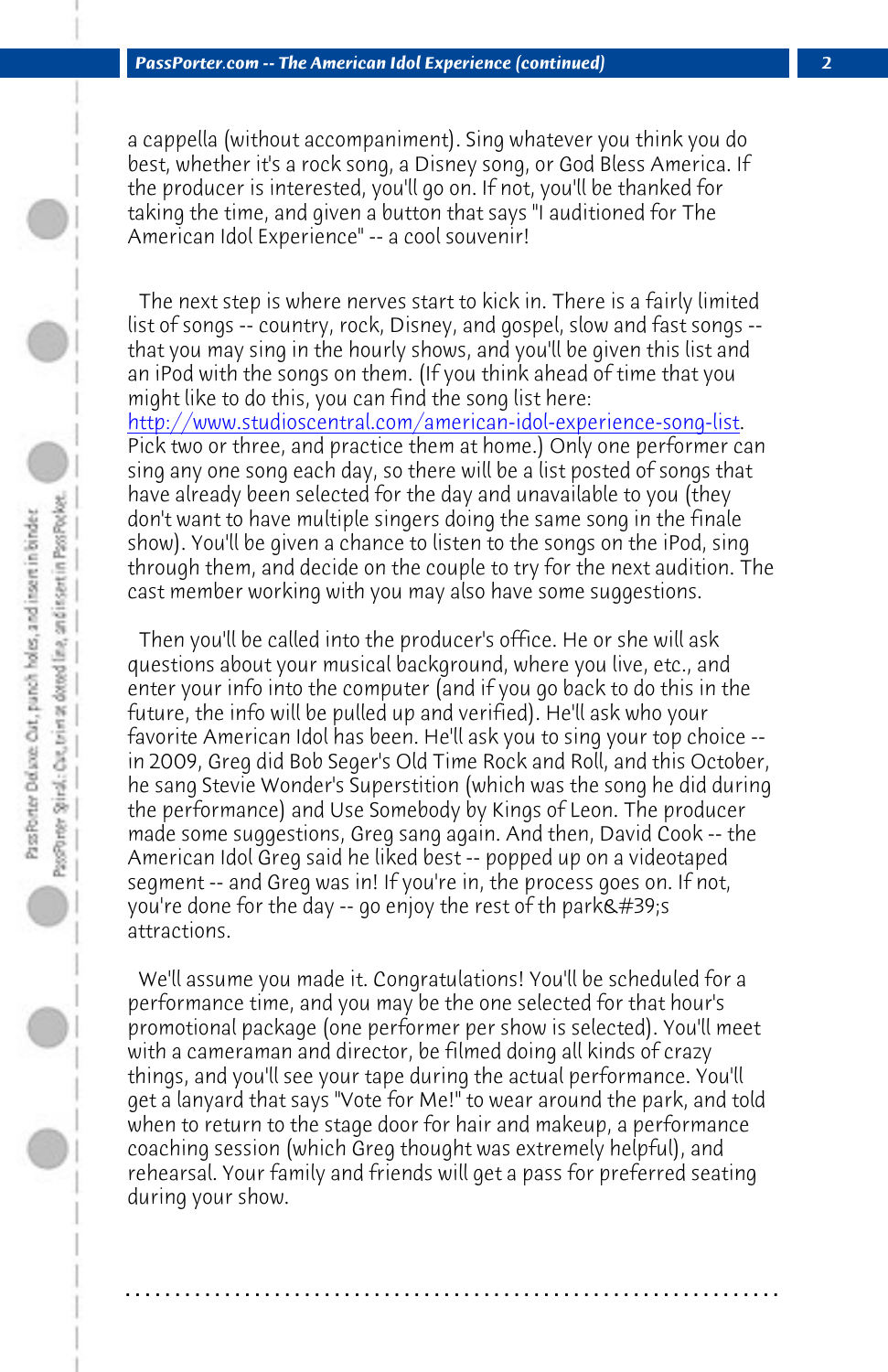At rehearsal, you'll meet the show's host and the other performers. You'll warm up on the stage, you'll see all the lights (it's very professional, and really resembles the TV show set -- really cool!), and the seats. You'll walk through the entire performance, and then it's show time! More than once, they'll say that there is no photography or videotaping, but a PhotoPass photographer will take nearly a hundred pictures -- no video -- of your rehearsal and performance, and you'll get a special PhotoPass card. When you look at the photos online, there will be American Idol borders and characters available to use. You didn't hear this from me, but enterprising audience members may be able to take their own pictures.

 With your family in the audience, you'll sing your heart out. The judges -- the "mean one," the "cool one," and the "Coke judge" (the attraction is sponsored by Coke, and that shows up in a big way) -- will give funny and sometimes on-point critiques. The audience will vote -- there are voting buttons on the arms of the seats -- and the results will be announced. While Greg didn't win either of his two shows, he had a blast!

 In all, the entire procedure -- especially if you win your hourly show and get to return for the finale -- takes quite a while. Be sure you're willing to take this much time from your park visit. The initial audition can take more than an hour, and the prep, rehearsal and performance can take up to two hours more.

 A couple of tips:

 - If you're at all considering auditioning, look through the song list at home and sing through several songs to start choosing some that work well for you.

 - Consider bringing some clothes in a backpack that you might want to wear on stage -- nothing fancy, but you may not want to wear your shorts and flip flops to perform. You can leave them in one of the park lockers.

 - This is just my observation, nothing scientific about it, but if you're a professional or aspiring professional musician, think about downplaying this. Remember that it's not necessarily the best performer who wins, it's often the one who connects best with the audience, and that includes what they learn about you through your introduction or your videotaped package. Audiences may like to give the "cutest" singer or the good-but-not-great-amateur performer their votes. Professional musicians can be seen as "not needing" the break -- we saw this more than once.

**. . . . . . . . . . . . . . . . . . . . . . . . . . . . . . . . . . . . . . . . . . . . . . . . . . . . . . . . . . . . . . . . . .**